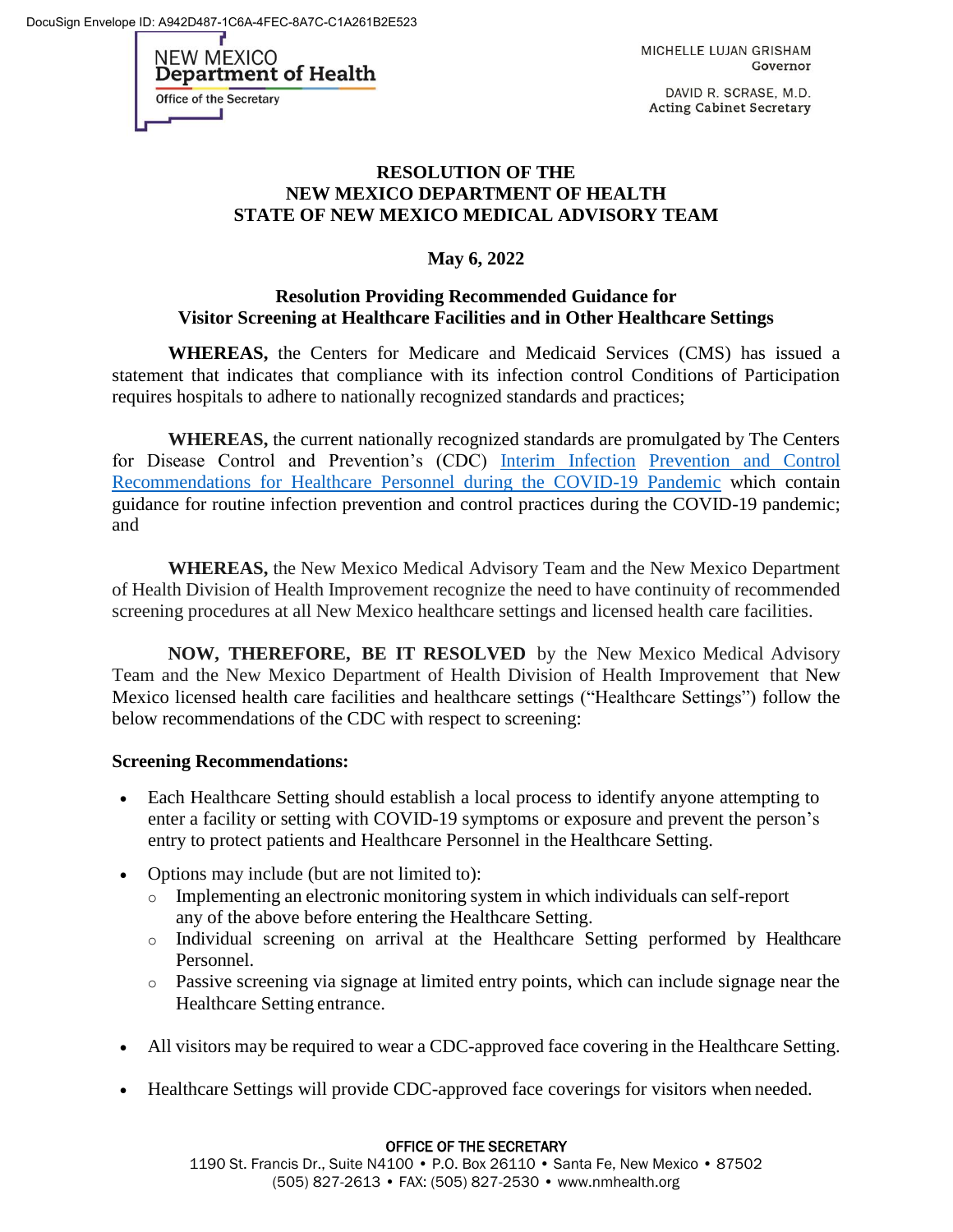- Entries to Healthcare Settings may be limited to ensure screening at every entry point of entry.
- Entry screening process must be defined by the Healthcare Setting in a policy.
- Visitor screening should include the following questions:
	- o Positive COVID-19 test in the past 10 days
	- o Exposure to someone with COVID-19 in the last ten days
	- o Active COVID-19 symptoms (fever, cough, dyspnea, etc.)
- Screening should be compliant with the ADA, and CMS literacy and language regulations and organization specific policy.
- Each facility and setting policy and process will be included in surveying conducted by the Division of Health Improvement under regulations on infection control and/or resident rights starting June 1, 2022.

## **Definitions:**

**Healthcare settings** refers to places where healthcare is delivered and includes, but is not limited to, acute care facilities, long-term acute-care facilities, inpatient rehabilitation facilities, nursing homes, home healthcare, vehicles where healthcare is delivered (e.g., mobile clinics), and outpatient facilities, such as dialysis centers, physician offices, dental offices, and others.

**Healthcare Personnel (HCP):** HCP refers to all paid and unpaid persons serving in healthcare settings who have the potential for direct or indirect exposure to patients or infectious materials, including body substances (e.g., blood, tissue, and specific body fluids); contaminated medical supplies, devices, and equipment; contaminated environmental surfaces; or contaminated air. HCP include, but are not limited to, emergency medical service personnel, nurses, nursing assistants, home healthcare personnel, physicians, technicians, therapists, phlebotomists, pharmacists, dental healthcare personnel, students and trainees, contractual staff not employed by the healthcare facility, and persons not directly involved in patient care, but who could be exposed to infectious agents that can be transmitted in the healthcare setting (e.g., clerical, dietary, environmental services, laundry, security, engineering and facilities management, administrative, billing, and volunteer personnel).